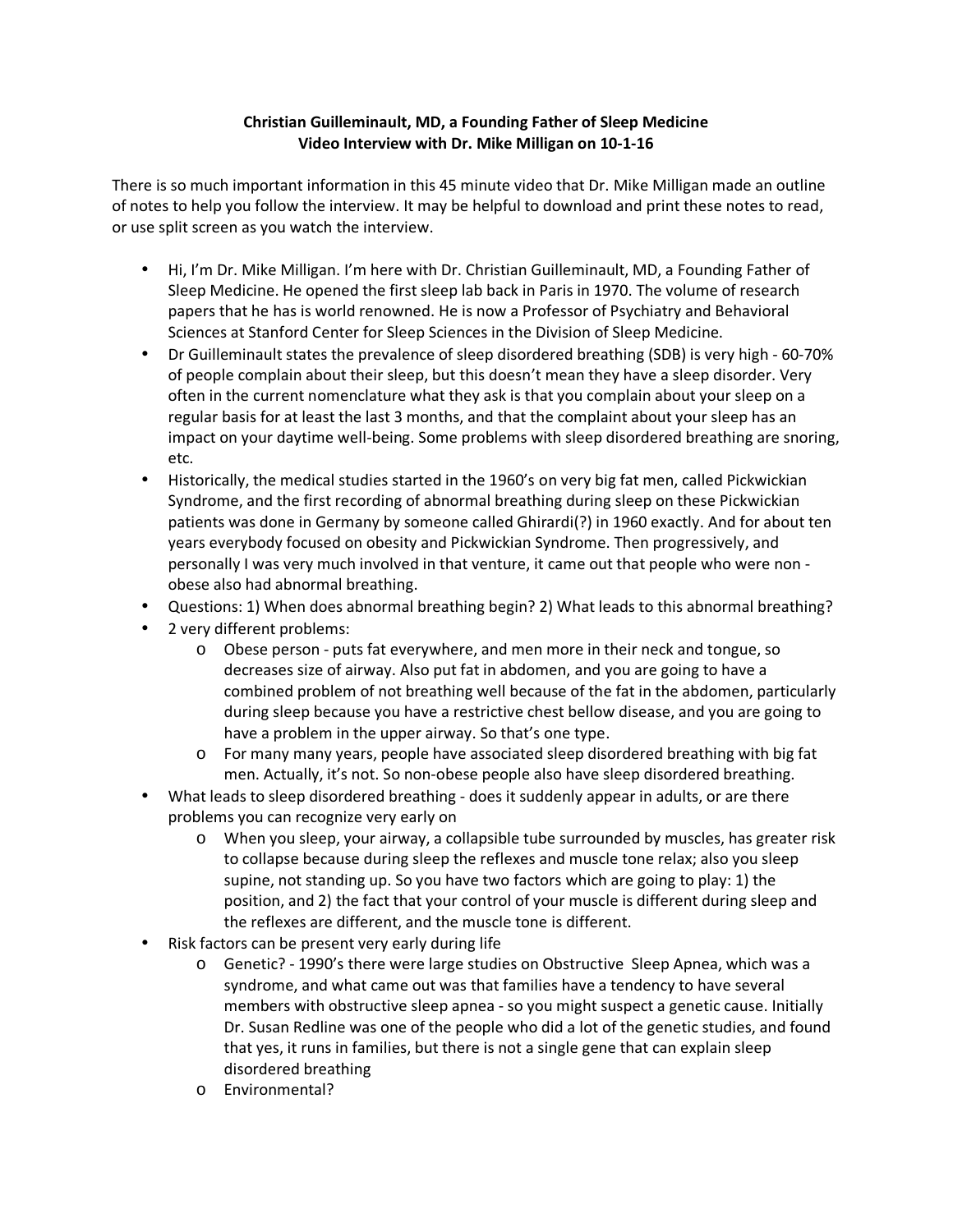- The goal is to understand what risk factors early on can predict that sleep disordered breathing will occur. Probably there is a combination of genetic and environmental factors
- Study done by orthodontists interested in understanding growth and crowding in oral cavity study done in Rhesus monkeys (Harvold, Vargervik, Tomer…)
	- o Studies done later in the growth of the face in human children (Sweden, McNamara in U.S., Moss…) confirm the results of the study done in monkeys
	- o Fast growth of face occurs in children up until age 6, then a latent period, then fast growth again during puberty
	- o Rhesus monkey study at UCSF if you impair nasal breathing by putting a small ligature in the nose of the newborn Rhesus monkey - this causes a lot of changes in growth of the face. Abnormal nasal resistance led to a change in firing of the muscles of the tongue and upper airway; this has an impact on the growth of the bone; during growth there is always an interaction between the bone and muscle
- In the human face, two growth centers of particular importance are the inter-maxillary growth center (synchondrosis), and the alveolar-dental ligament (periodontal ligament). These are active until about age 15. Stimulation of these growth centers is very important for the development of the face after birth.
	- $\circ$  One study done to verify that what happened in the Rhesus monkey study also happens in children and humans. This study looks at abnormal muscle tone due to a genetic problem causing muscle dystrophy - it showed altered growth of facial structure and upper airway as a result of the altered muscle function.
	- o Second study abnormal muscle tone due to premature birth, particularly younger than 36 weeks gestational age - they had abnormal muscle tone resulting in abnormal oralfacial growth. So these two studies showed premature birth led to infants with abnormal muscle tone leading to abnormal facial growth and this resulted in sleep disordered breathing.
	- o Third so the idea was maybe these growth centers were involved, so next look at abnormality of the growth centers, and these are usually due to genetic connective tissue disorders (Marfan, Ehlers-Danlos Syndrome) - you cannot make inter-maxillary region work properly and you have development of sleep disordered breathing (SDB).
	- o Fourth looking at the alveolar-dental region which is another growth center there is a genetic disorder leading to absence of teeth, which is called "oligodontia," and again you have abnormal oral-facial growth and narrow airway.
	- o So the above several demonstrations showed stimulation of these growth centers is important for the development of the face.
- Next step is to show what in a normal child leads to the growth. It is the interaction between the muscle and the bone, and through this specific region. It is essentially the tongue muscle, which is the strongest muscle in our body; it is the largest muscle for its space.
	- Next question is from birth on what can impact the activity of the tongue muscle
		- o Short lingual frenum (tongue tie, ankyloglossia). It is fibrous tissue like a ligament. It may be short and poorly placed.
			- It is best to resect this at birth, because at birth you can just clip it to correct it. If you clip it later than at birth it will re-constitute itself and you will still have a short lingual frenulum for the rest of your life, unless you do other things (e.g., myofunctional therapy exercises for several weeks before and after the clipping of the lingual frenulum).
			- Tongue tie is very common in a study done on children who came to his clinic, nearly 48% of 150 children had a short lingual frenulum.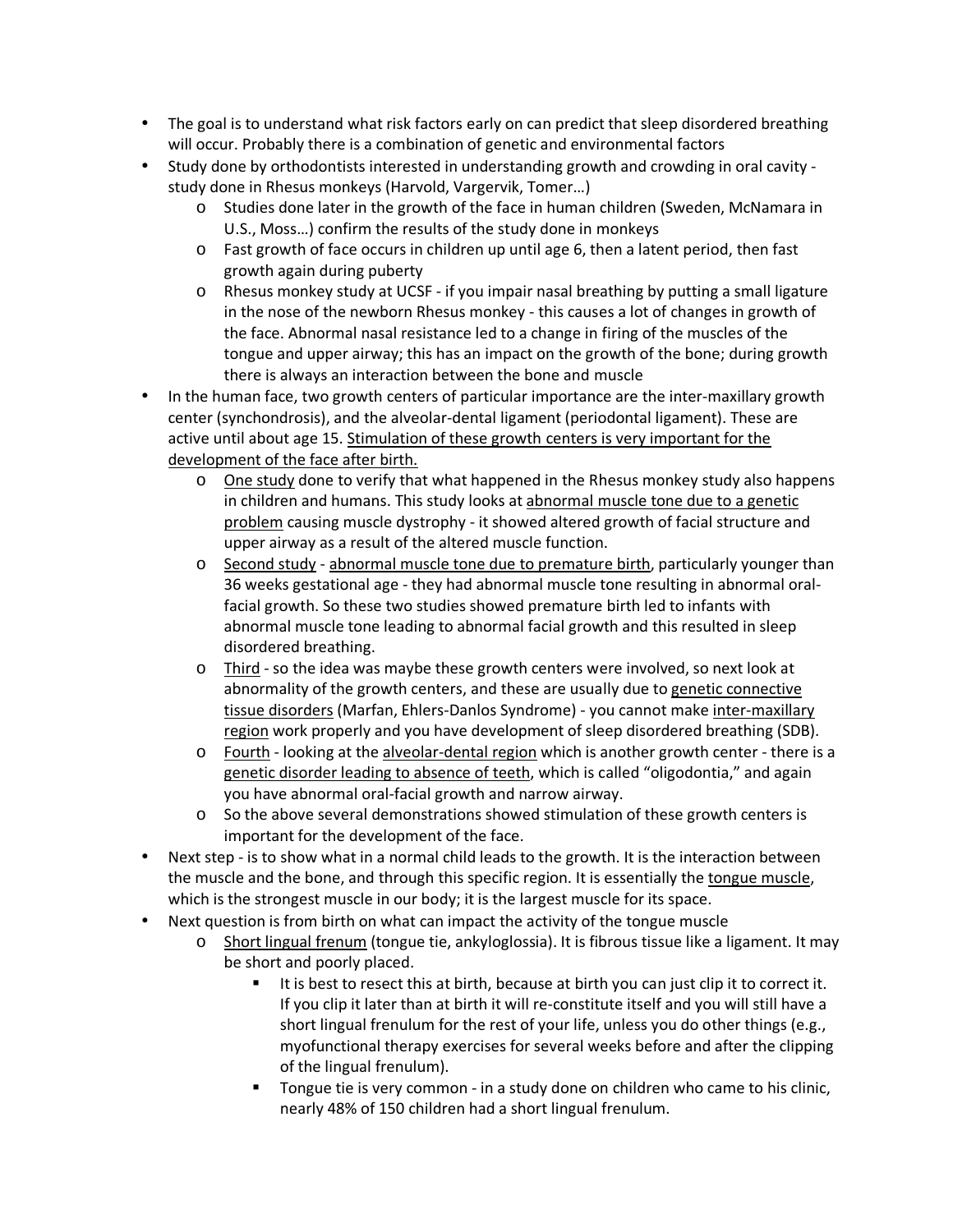- With a short lingual frenulum the tongue cannot get up to the palate properly where it is supposed to always be (except during speech and eating), and stimulate the inter-maxillary growth factor and region, so the palate does not expand and develop properly.
- Other problems with tongue tie include child cannot breast feed, and also may have difficulty chewing, swallowing properly, and with speech. Often a child is sent to speech therapy, and no one looks under the tongue for a short lingual frenulum.
- And no one has looked at the relationship with sleep apnea, so we did that recently and it is a big factor.
- Sucking, proper swallowing, and chewing. What are the basic functions for an infant very early on:
	- Sucking to feed using a breast or a bottle.
	- It is much harder (more work) for the baby to breast feed than to feed from a bottle with a regular nipple. So after the child uses a baby bottle they no longer want to breast feed because it is harder work. But this hard work is important because the baby develops muscle tone through the exercise.
	- If the baby eats soft baby food (e.g., Gerber jars), they don't chew, so they do not develop the muscle tone necessary for proper facial growth. It is important at 6 months they eat things like raw carrots and apples - the baby must chew in the back and on both sides, to develop muscle and make the face grow.
	- The growth of the face is very critical, and is related to the functions of sucking, proper swallowing, chewing, and also nasal breathing.
- o Nasal breathing
	- People who are doing pediatric obstructive sleep apnea research always mention you have to take out the tonsils and adenoids (T&A) because they are responsible for your obstructive sleep apnea. But Dr. Guilleminault says yes and no. Yes, people think they are responsible because they do take up a lot of space in the airway - and that it true but it is not the only problem with tonsils and adenoids. A big factor is that they block your nasal breathing and lead to mouth breathing.
	- Mouth breathing means airway resistance. If you run, if you are a trained athlete you carry on breathing through your nose for a long time; but if you don't train you open your mouth very quickly (to breathe). So there is a relation between the effort you can do, and if you are mouth breathing you are not using at all the upper part of your airway. This leads to disuse, and you lose the function. In young children that loss occurs fairly quickly. When you breathe through your nose there are at least ten mechanoreceptors that tell us the speed of the flow, the temperature, the turbulence, etc. All this information is sent to the brain stem, and then you get adjustment of the fibers of all the muscles of the upper airway. If you mouth breath you do not get any of this information, and there is no adjustment.
	- So often only half the job is done. Only the enlarged T&A are looked at. We don't look if these have been existing for some time. The mean age of tonsillectomy in the U.S. is 7 ½ years of age. The enlarged T&A may have been present since age 2, so you may have 5 years where the child has not breathed through his nose. So to take out the T&A it is only half the treatment. You must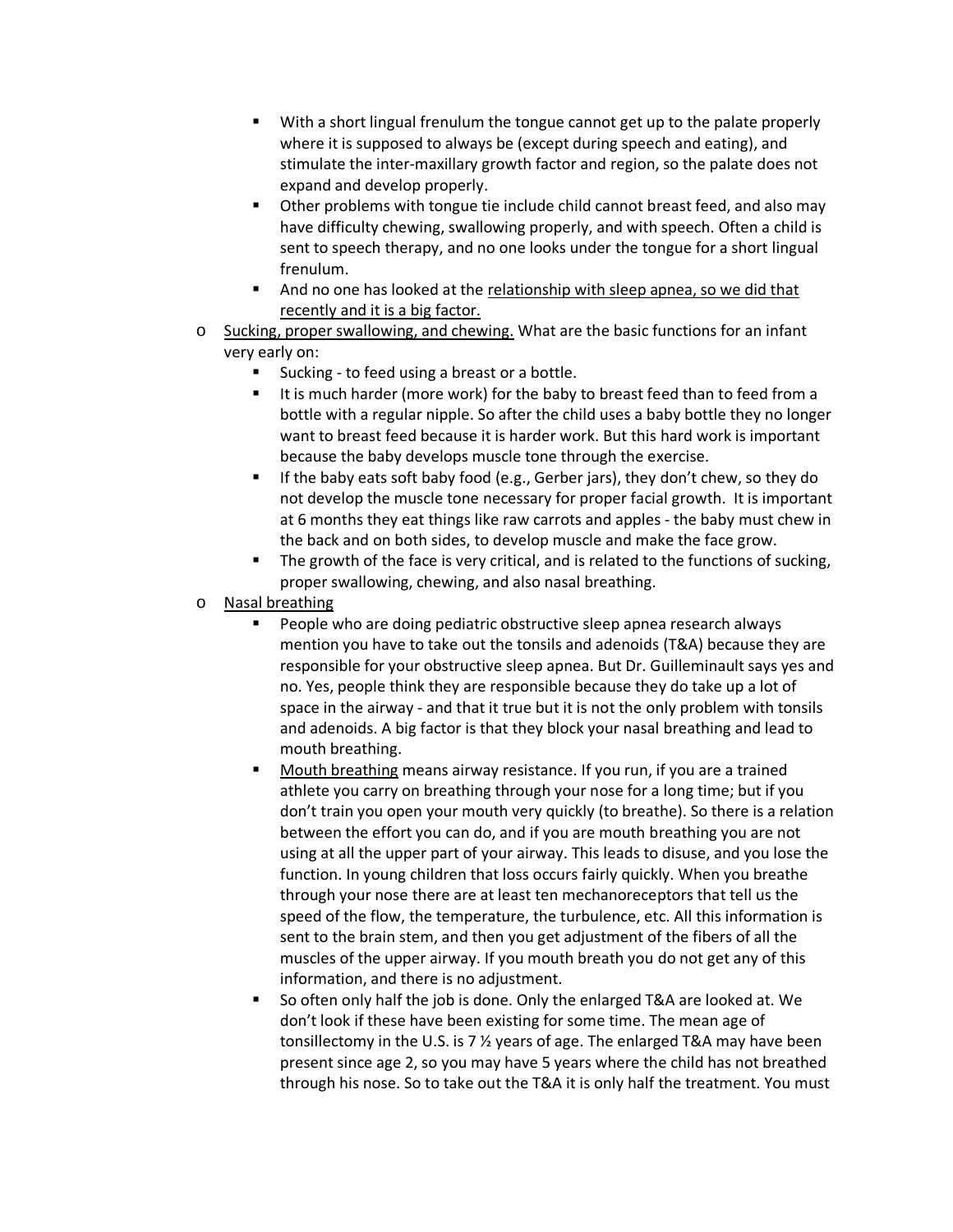also re-train the person to breathe through their nose. Humans are obligatory nose breathers.

- THE END TREATMENT OF ANY SLEEP DISORDERED BREATHING IS NASAL BREATHING. This was published by Dr. Guilleminault and his colleague, Dr Shannon Sullivan. THIS IS BOTH DAYTIME AND NIGHTTIME DURING SLEEP. THIS IS ABSOLUTELY NECESSARY! You must check this during sleep. If you don't obtain that during sleep, you have not succeeded in treating your child.
- You must do the re-education. In the nose you must have sensory receptors activated. Specialists do that. You do irrigation of the nose, nasal breathing exercises, re-educate the muscles. So the nasal re-education and the muscle tone re-education are very critical for any treatment at any age.
- Myofunctional Therapy is the muscle tone re-education.
- o Myofunctional Therapy someone in the 1930's gave it the name Myofunctional Therapy
	- Nasal Breathing. In Europe, an orthodontist, sysetmotologist (medical school), named Delaire, realized there was a lot of mouth breathing and he created the first organized center. Just like orthopedic surgeons know if you do surgery you need to follow it with re-educating the muscle because they get atrophic.
	- Tongue. Similarly, the tongue is a muscle, and you need to re-educate it. Also we try to emphasize the normal function. For example you are going to teach the child to chew in the back molars on both sides, and to swallow the proper way, and ensure the speech is correct. Many children don't even know where their tongue is and cannot do simple movements of the tongue on demand (cigar tongue, etc). This was very well-described in the 1960's, so this is not new, but it has never been applied to sleep disordered breathing.
	- MUSCLE RE-EDUCATION is very important, even in adult with severe sleep apnea. We did a lot of pediatric cases in Brazil, and in Australia a study was done in adults - you CAN CUT IN HALF THE measure that we use to define the severity of sleep disordered breathing which is called the APNEA-HYPOPNEA INDEX (AHI). Dr. Guimaraes and her colleagues showed that within 3 months of daily re-education of this muscle you can really reduce that index.
	- TREAT EARLY. But the goal is to avoid having adults with a lot of changes and complication and abnormal breathing, so we have to start when it develops - START YOUNG. When you recognize the abnormality treat it. Treat it as early as possible to prevent.
	- Posture. When you do the re-education, you not only teach the child to breathe through the nose, to slow down (possibly Buteyko Breathing Re-education), but also it goes to the posture. If you breathe poorly, you are going to have your neck going forward (forward head posture), because this opens the upper airway. You have to teach the child to have a normal posture. It's a whole body re-education because breathing has a big impact on everything else.
- Expansion of the arches. Question: if the child didn't keep their tongue to the roof of their mouth and expand their arch that way while it was pliable, is it then important to expand their arches so they have normal structure as well as re-educating the function? Answer: if you don't have normal function, you don't grow the bone, and you have a very narrow and high hard palate, which is a sign that you have a problem, and it is related to the abnormal position of the tongue, because the tongue should be high and should act on the inter-maxillary cartilage, and that is what makes your face grow. So yes, we can take over what had not happened before,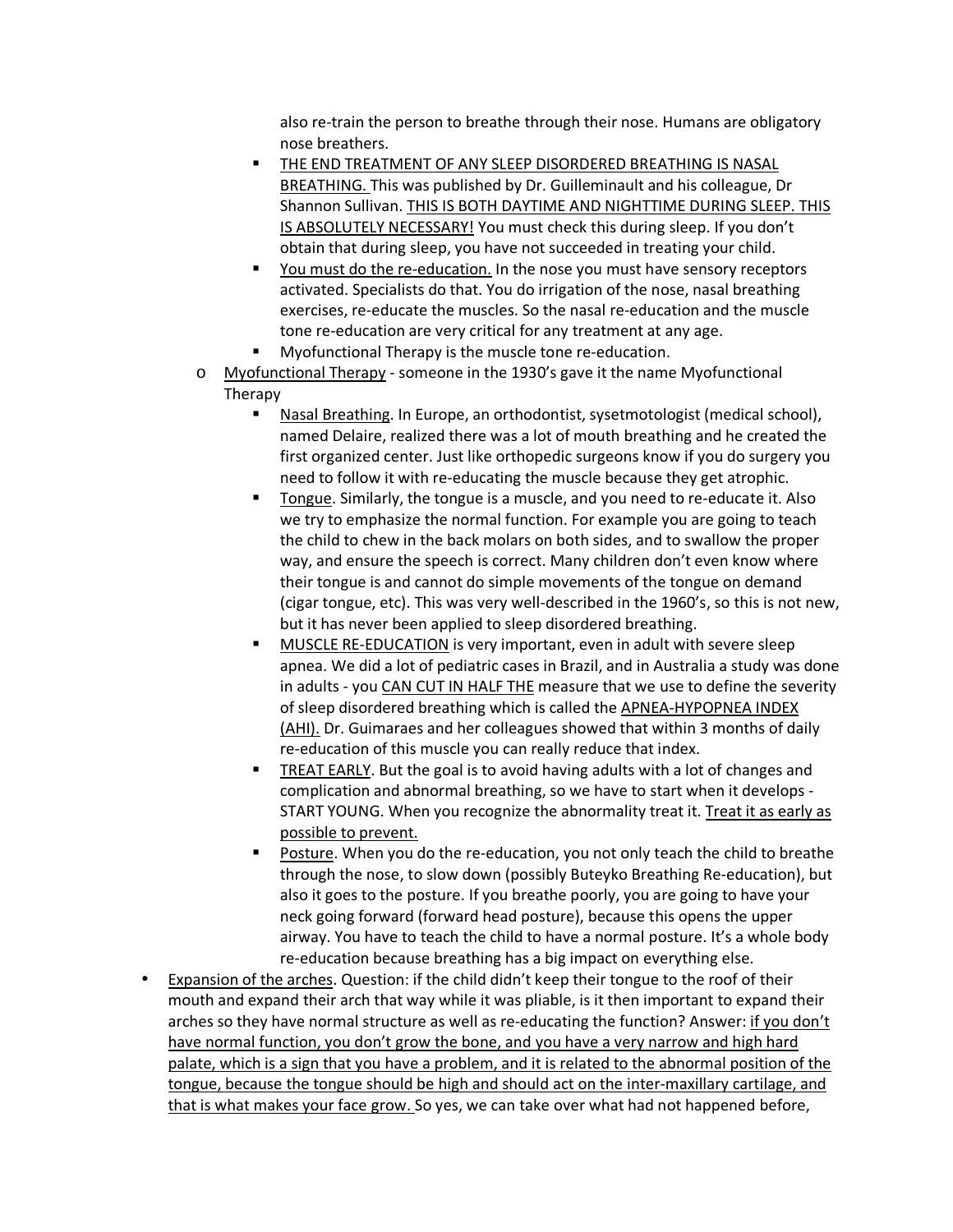and that is where we do the expansion, and the expanders work very well for the maxilla. The problem is that we don't have a cartilage on the mandible. We have the condyle, and we can reposition the teeth by making them straighter (and upright lingually inclined lower teeth) which gives a little more space. When you expand the upper arch you give more room for the lower jaw to have a clockwise rotation, which is very important because then the lower jaw can move forward and then you have more room for the airway (oropharynx). But it is sometimes difficult if you have a significant retro-position of the mandible. We can expand very well, we can try to do bimaxillary expansion - we gain very well on the maxilla, but not very much on the mandible. We also do all the re-education. But there are some children where we arrive too late and we are not going to gain enough, so these are the children who will need a surgical approach.

- The surgical approach is not necessarily an orthognathic surgery it is different it is for the airway. It is a new field of research. We can try to do surgically-assisted rapid maxillary expansion after 15 years of age. We can also do section in the middle and put an expander to do upper and lower expansion. We usually - at least my philosophy - is that we always wait until the child has finished growth before we cut, because we learned that once you cut, it's much harder to have an impact on the growth of the child. So expand as much as you can before you have to cut. And we usually don't cut before 16 years of age.
- We do an assessment. Sleep disordered breathing can be very detrimental to learning, cognition, and memory in young people age 16 and under. In young people the primary concern with sleep disordered breathing is the brain. And it's the pre-frontal lobe, and it's cognition, attention, hyperactivity, ADHD, etc. You have to see how important it is for school and learning, so sometimes we must use a CPAP to take care of an acute learning problem. And we try to use the masks which are purely nasal, and maybe pillows, and the ones that push the least on the face, because a CPAP can alter the face as well and that has been well-demonstrated. We know that one year of wear of a facial CPAP mask already has an impact on the lower jaw, and this creates a worse airway and can become a viscous cycle. But we have to do this sometimes. We always look at is there a short lingual frenulum, are they congenitally missing teeth which is a problem, we look at all these things and we then try to address the problem.
- We are going to systematically do muscle re-education and nasal re-education, but we may have to do more. And that is where the question of surgical intervention comes up, and which surgical intervention. When you have a child who has had the problem untreated since very early in life, you may have a much harder problem with only re-education to get back to normal, and you will go much faster with some surgical act. So there is a decision made of how bad is the problem, and then you decide what type of surgical approach you are going to use. And you will always use muscle re-education when you do surgery - ALWAYS. And you have to tell the individual that the muscle re-education is a daily work, and for a minimum of 6 months.
- Orthodontics Question: what about orthodontics where they take teeth out? Answer: we are very very against that. I mentioned that oligodontia, which means you are lacking the permanent teeth, is a big problem because you have a bone retraction. So if you pull out permanent teeth you are going to have a problem, and the earlier you pull the permanent teeth, you are going to have more and more problem. And one of the issues is why do you pull these teeth - usually it is because you have a small oral cavity, and the orthodontist says I want to give you a nice smile, and what they do is they pull the teeth, there is a gap, so they put the headgear, which is going to push the upper teeth backward, and try to align them with the lower teeth - which is completely irrational because you make the oral cavity and support of that collapsible tube (airway) smaller, so you should avoid these things as much as you can. And you can perfectly use an expander, and now we can even do surgical-assisted expansion, so there is no excuse to pull teeth, which will have a very negative impact on your upper airway.